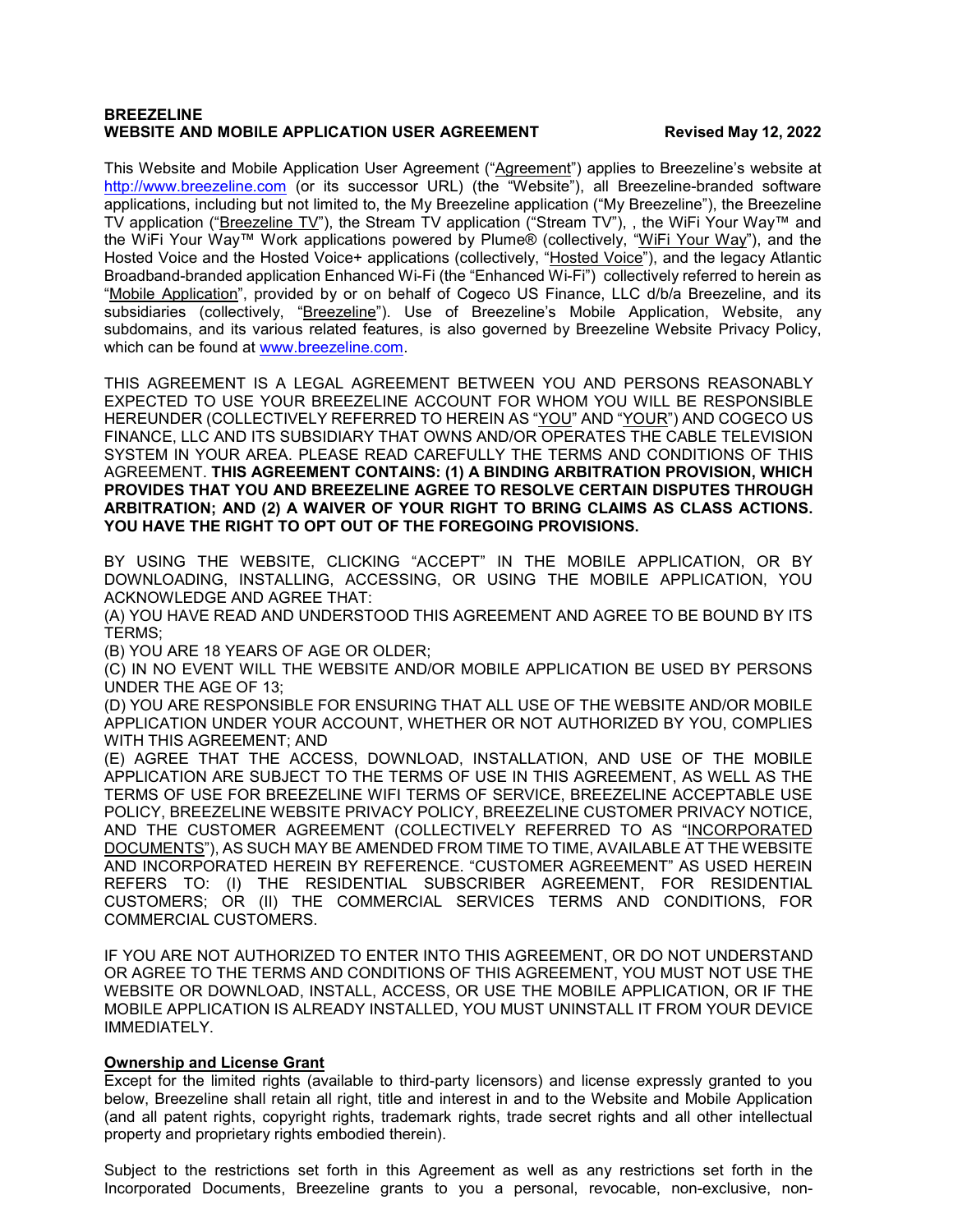transferable right and license to use the Website and download, install, access, and use the Mobile Application, in object code form only, on any computer, mobile device, tablet or another electronic device that you own. Your use of the Website and Mobile Application should be solely for your personal, noncommercial purposes and only in connection with accessing and using certain features and functionalities of Breezeline provided services. All rights not expressly granted herein are reserved.

## **Third-Party Software and Content**

In the course of using the Mobile Application, the Mobile Application may include software or might direct you to software that is owned by a third-party licensor. Breezeline is authorized by its third-party software licensors ("Third-Party Licensors") to sublicense such software to you as part of the Mobile Application. Your use of such Third-Party Licensor's software is governed by the terms of this Agreement (unless additional third-party terms are presented to you when accessing a particular feature of the Mobile Application, in which case such terms will govern your use of the applicable software, and will constitute an agreement between you and the Third-Party Licensor). Furthermore, in the course of using the Website or Mobile Application, you may be linked to Internet websites that are owned or operated by other thirdparties where certain services, products, software, content and other information ("Content") may be available. Breezeline does not make any representations or warranties about the operation or availability of software owned by a third-party or any Content. Breezeline shall not be liable for any unavailability or removal of such third-party software or Content.

### **Restrictions on Use.**

You shall not use the Website or Mobile Application for any of the prohibited activities listed in section titled "Unlawful Use and Prohibited Activities" in the Acceptable Use Policy available online at [https://www.breezeline.com](https://www.breezeline.com/) and incorporated herein by reference.

Furthermore, you agree to use the Website and Mobile Application in compliance with the terms of this Agreement and all applicable laws and regulations (including export controls and restrictions concerning copyright and other intellectual property rights), and not to (i) distribute or make the Mobile Application available over a network where it could be used by multiple devices at the same time, (ii) publish, copy, adapt, merge, display, disclose, rent, lease, modify, loan, distribute, or create derivative works based on the Website, Mobile Application, or any part thereof; (iii) disassemble, decompile, reverse engineer or otherwise try to discover any source code or underlying structures, ideas or algorithms of the Website or Mobile Application (iv) attempt to create the source code from the object code for the Website or Mobile Application; (v) transmit the Mobile Application over any network or between any devices, although you may use the Mobile Application to make transmissions of other materials; (vi) make any third-party software contained in the Mobile Application a stand-alone product; (vii) take any action that will infringe on the intellectual property or other proprietary rights of Breezeline or any third-party software provider; (viii) encumber, lease, rent, loan, sublicense, assign, transfer or distribute the Website or Mobile Application, (ix) use the Website or Mobile Application in an automated process or for the benefit of any third-party (e.g., time-share or service bureau arrangement), (x) export, transfer or re-export the Mobile Application in violation of any applicable laws; or (xi) permit any third-party to do any of the foregoing. The Website and Mobile Application may not be used in any country or other jurisdiction that does not give effect to all provisions of this Agreement.

# **Privacy and Your Personal Information**

Breezeline is not responsible for any information provided by you to third parties, and this information is not subject to this Agreement. You assume all privacy, security, and other risks associated with providing any information, including personally identifiable information, to third parties via the Website or Mobile Application. For a description of the privacy protections associated with providing information to third parties, you should refer to any privacy policies provided by those third parties.

You agree that you are responsible for protecting the confidentiality of your username and password and controlling your computer and/or mobile device. You are entirely responsible for any and all Website or Mobile Application transactions and activities that occur through the use of your username and password. You must inform Breezeline immediately if you believe your password, computer or mobile device has been lost or stolen.

You also understand and agree that Breezeline and its Third-Party Licensors may collect information about your computer or mobile device, such as operating system, software versions, amount of available disk space, peripherals, Internet connectivity and other information necessary for the Mobile Application's download or installation, such as whether the Mobile Application installed successfully. In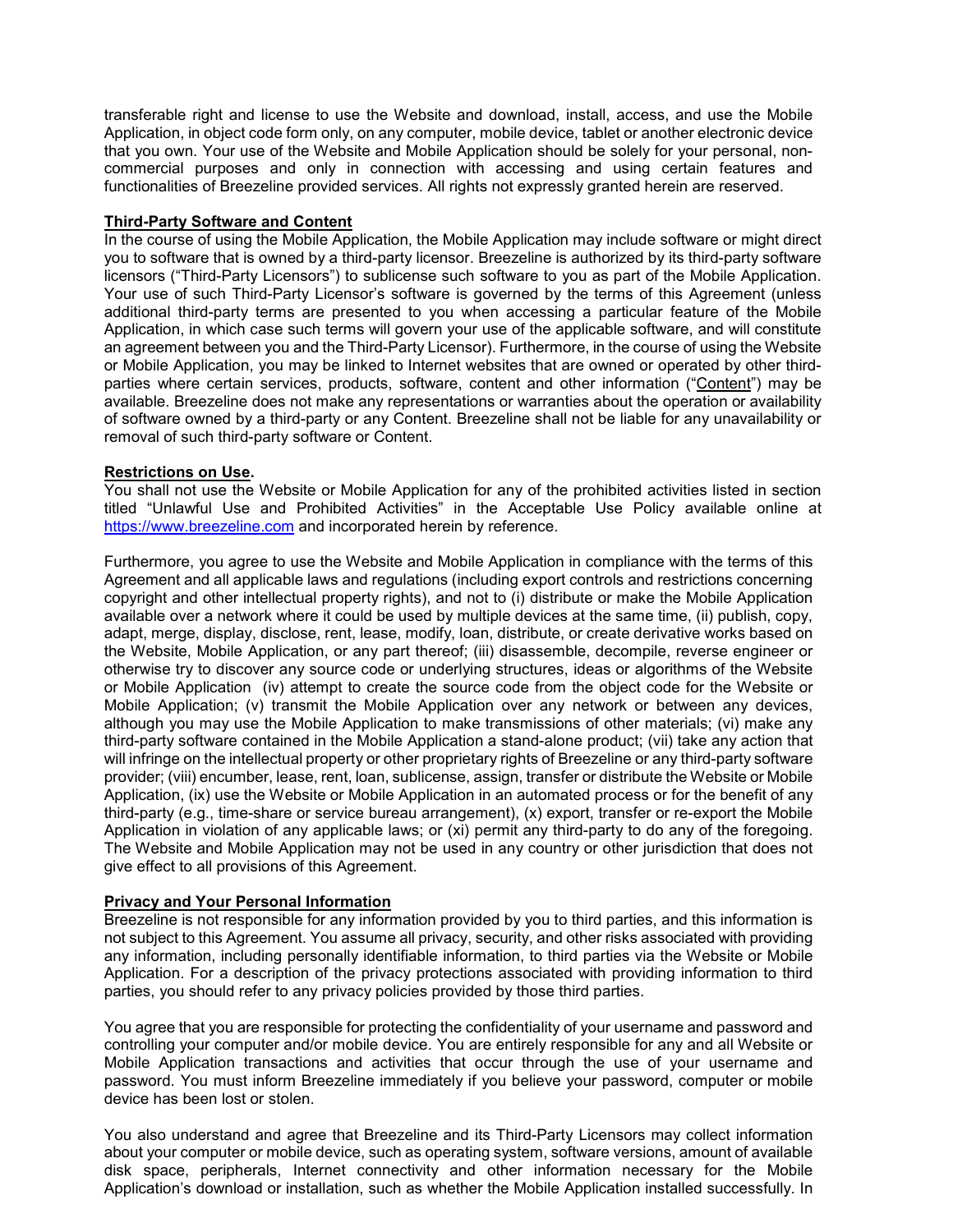addition, Breezeline and its Third-Party Licensors may collect and use information about your use of the Website and Mobile Application. Any personally identifiable information that we may collect from you in connection with your use of the Website or Mobile Application (for example, your email address, password, or payment information) will be treated in accordance with the terms of Breezeline's Customer Privacy Notice, found at [http://www.breezeline.com.](http://www.breezeline.com/) Our Customer Privacy Notice does not cover information that you send to third parties.

If you allow others to use your Breezeline account or Mobile Application, we will also collect personal information about those individuals. If you use our Mobile Application through someone else's account, we will collect information about you, but it may not identify who you are to us. We may also collect information about you from third parties. We collect this information to provide our services, communicate with you, respond to your requests, and to tailor our services to best meet your needs and interests.

Breezeline may transfer your information to any successor to all or substantially all of its business or assets, stock or other equity interests that concerns the Website and Mobile Application. Breezeline will not intentionally disclose any information to third parties and will not use your information except in connection with providing the Website and Mobile Application to you. However, Breezeline may disclose any of your information (i) to comply with any legal, regulatory, law enforcement or similar requirement or investigation, and (ii) to enforce, protect or defend Breezeline rights and properties. Security information collected by the Website and Mobile Application will be stored in secure operating environments, which are not made generally available to the public. Unfortunately, data transmission over the Internet or wireless carrier networks cannot be guaranteed to be 100% secure. As a result, Breezeline does not guarantee the security of any information.

### **No Responsibility for Third-Party Websites, Content or Services**

You understand that the Mobile Application may allow you to access content that may be considered offensive, indecent, explicit, or objectionable and this content may or may not be identified as having explicit language or other objectionable attributes. We may make certain features (e.g., parental control features) available to you through which you may attempt to limit access to certain content, but we do not guarantee that those features will be effective or, once we make them available, will continue to be available. Neither Breezeline nor its Third-Party Licensors shall have liability to you for such content or such features.

Furthermore, you understand that this Agreement is applicable solely to the Website and Mobile Application, and not any third-party websites or any third-party Content. Therefore, your use of the thirdparty websites or Content will be subject to other terms, conditions, representations and warranties, which may be established from time to time by the applicable third-party. It is your responsibility to understand and comply with the third-party's terms and conditions. You acknowledge and agree that you are solely responsible for all third-party Content accessed through the Website or Mobile Application, and that Breezeline and its Third-Party Licensors have no liability for third-party Content available through the Website or Mobile Application that you find offensive, indecent, or objectionable. YOUR USE OF THIRD PARTY CONTENT AND SERVICES IS AT YOUR SOLE RISK AND DISCRETION. Breezeline does not investigate, monitor, represent, endorse or publish the third party Content and services. Breezeline reserves the right to restrict or deny access to any third-party Content and services otherwise accessible through the Website or Mobile Application. Breezeline and its Third-Party Licensors shall have no liability to you arising out of or in connection with your access to and use (or misuse) of the third party Content and services. Breezeline and Third-Party Licensors are also not responsible for any communications to or from third-parties, or for the collection or use of information by such third-parties.

### **Functionality**

You understand and agree that the Website and Mobile Application may be temporarily limited, interrupted or curtailed due to system capacity limitations; governmental actions; equipment failures; Updates (as defined below); maintenance or events beyond Breezeline's control. Additionally, the features, functions and performance of the Website and Mobile Application, including your ability to make a payment or view account information, may be reduced or terminated if you (i) change or end your relationship with Breezeline,(ii) do not use any update or (iii) elect not to provide any information to Breezeline. Without prior notice at any time, Breezeline may modify or stop offering all or any part of the Website or Mobile Application.

#### **Billing and Payment Features**

When making a bill payment to Breezeline ("Payment") through the Website or Mobile Application, you authorize Breezeline to process the Payment in accordance with the payment method and information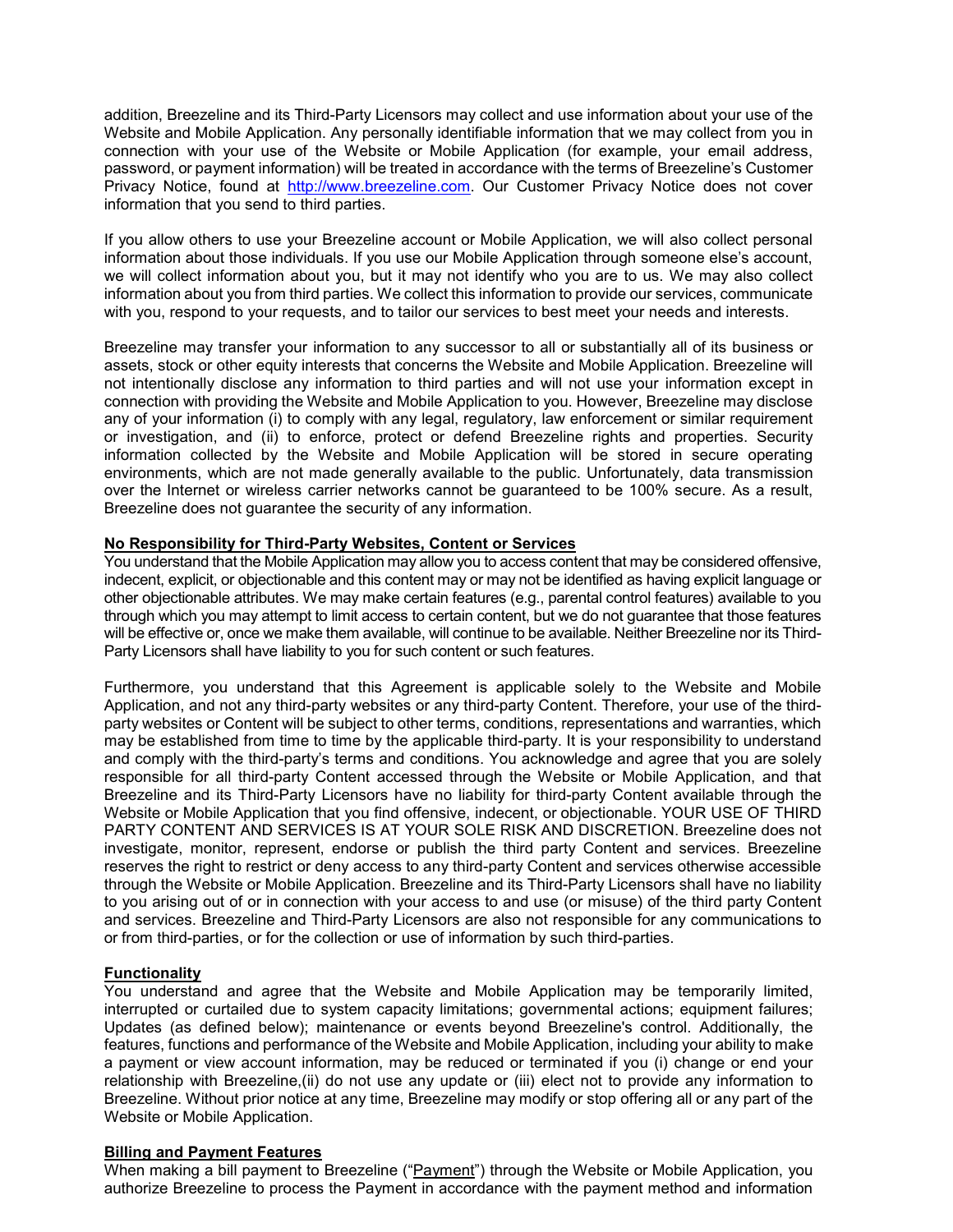entered into the Website or Mobile Application ("Payment Instructions"). You agree that you are legally authorized to use as a Payment method the financial institution account (such as the account linked to the debit or credit card or the checking or savings account) that you include in any Payment Instructions ("Payment Account"). You are solely responsible for ensuring that your Payment Account or payment card information (including the payment card expiration date) is current and accurate. You may not use the Website or Mobile Application for any illegal activity or purpose.

# **Termination**

This Agreement is effective upon your first download, installation, access or use of the Website or Mobile Application and remains in effect until terminated. You may terminate your Mobile Application license at any time by stopping all use of the Mobile Application and deleting all copies from your computer, mobile device and other storage media, however, the warranty disclaimers, indemnification provisions, limitations of liability, and other general legal terms set forth in this Agreement shall survive. Your Mobile Application license will also terminate (i) upon the termination of your subscription to Breezeline service(s), or (ii) immediately, without notice, if you violate any provision of this Agreement or the Incorporated Documents. Upon termination, you agree to destroy or return to Breezeline all copies of the Mobile Application and documentation and, upon Breezeline's request, to certify in writing that all known copies, including backup copies, have been destroyed. All provisions relating to proprietary rights shall survive the termination of this Agreement. Upon termination of your service account, Breezeline is authorized to delete any files, programs, data, email and other messages associated with your account (and any secondary accounts).

### **Disclaimer of Warranties**

IN ADDITION TO THE DISCLAIMER OF WARRANTIES AND LIMITATION OF LIABILITY LANGUAGE IN THE CUSTOMER AGREEMENT INCORPORATED HEREIN BY REFERENCE, YOU ACKNOWLEDGE AND AGREE THAT THE WEBSITE AND MOBILE APPLICATION, INCLUDING ALL CONTENT CONTAINED THEREIN OR ACCESSED THEREBY, ARE PROVIDED "AS IS" AND "AS AVAILABLE," WITHOUT WARRANTY OF ANY KIND, EXPRESS OR IMPLIED, INCLUDING, BUT NOT LIMITED TO, THE IMPLIED WARRANTIES OF TITLE, NON-INFRINGEMENT, MERCHANTABILITY AND FITNESS FOR A PARTICULAR PURPOSE, AND ANY WARRANTY IMPLIED BY ANY COURSE OF PERFORMANCE OR USAGE OF TRADE, ALL OF WHICH ARE EXPRESSLY DISCLAIMED.

FURTHERMORE, BREEZELINE AND THE THIRD-PARTY LICENSORS MAKE NO WARRANTY THAT (I) THE WEBSITE OR MOBILE APPLICATION WILL MEET YOUR REQUIREMENTS OR WILL FUNCTION OR BE COMPATIBLE WITH YOUR PERSONAL DEVICES; (II) THE USE OF WEBSITE OR MOBILE APPLICATION WILL BE UNINTERRUPTED, ACCURATE, RELIABLE, TIMELY, SECURE, FREE FROM VIRUSES OR OTHER HARMFUL COMPONENTS OR ERROR-FREE; (III) THE QUALITY OF ANY PRODUCTS, SERVICES, INFORMATION OR OTHER MATERIAL ACCESSED OR OBTAINED BY YOU THROUGH THE WEBSITE OR MOBILE APPLICATION WILL BE AS REPRESENTED OR MEET YOUR EXPECTATIONS; OR (IV) ANY ERRORS IN THE WEBSITE OR MOBILE APPLICATION WILL BE CORRECTED OR THAT THE WEBSITE OR MOBILE APPLICATION WILL BE MAINTAINED.

#### **Limitation of Liability, Indemnification, Binding Arbitration, and Other Legal Terms**

You acknowledge and agree that the sections on disclaimer of warranties and limitation of liability, indemnification, binding arbitration, waiver of class action, and jury trial, and other general legal terms from the Customer Agreement are incorporated herein by reference and apply to your use of the Website and download, installation, access, and use of the Mobile Application. You further agree that those terms specifically apply and extend to Breezeline's collaborators, suppliers and/or licensors and its respective affiliates, members, managers, subsidiaries, employees, contractors, agents, officers, directors, representatives and assigns for any claims related to this Agreement.

### **Miscellaneous Provisions**

(a) Choice of Law. This Agreement will be governed by and construed in accordance with the laws of the State of New York, USA, without giving effect to the conflict of laws provisions of New York or your actual state or country of residence. The United Nations Convention on Contracts for the International Sale of Goods shall not apply to this Agreement. The sole jurisdiction and venue for actions related to this Agreement will be the state or federal courts located in New York, and both parties consent to the jurisdiction of such courts with respect to any such action.

(b) Entire Agreement. This Agreement and the policies and agreements referenced and incorporated herein constitute the entire agreement between the parties with regard to the use of the Website and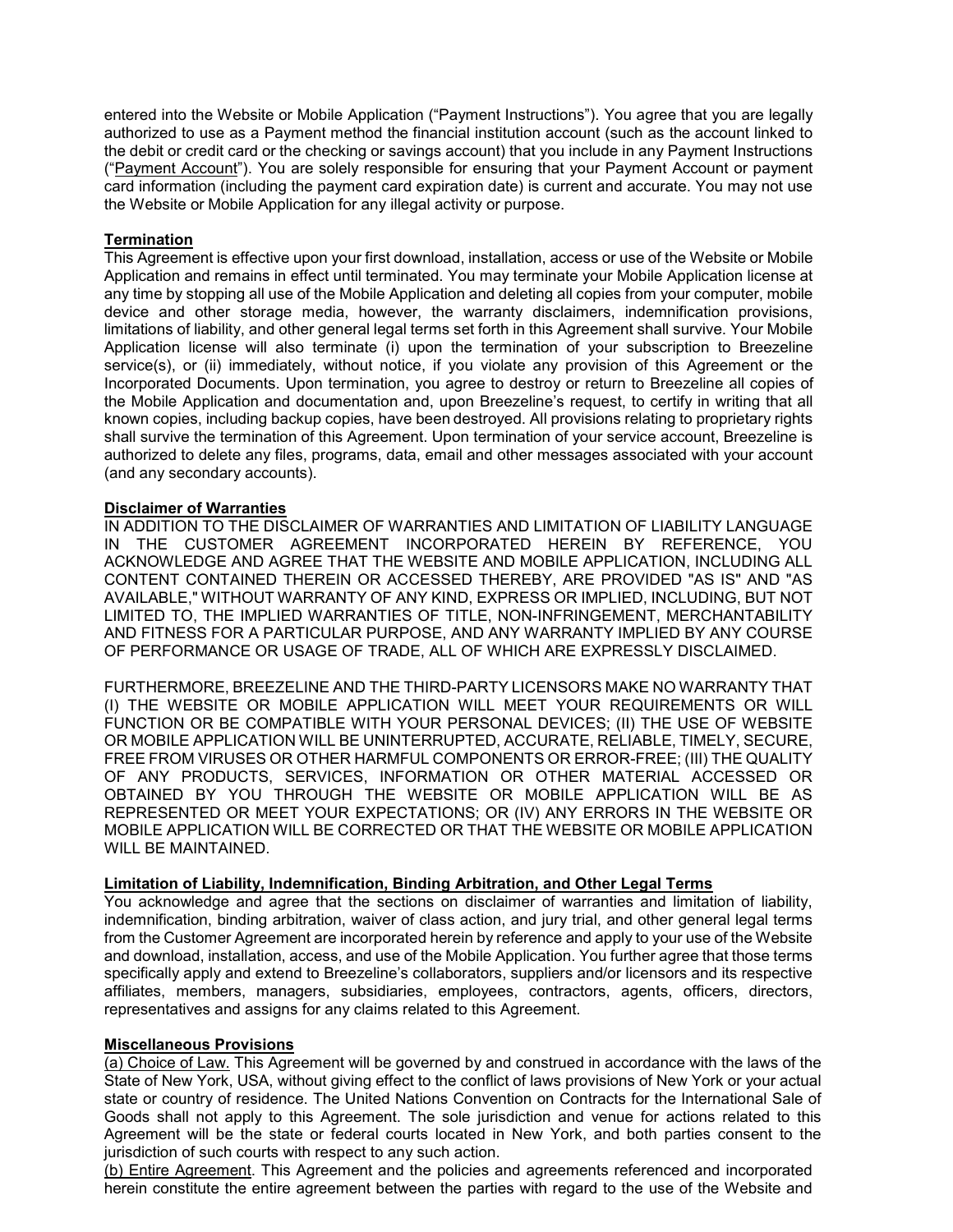download, installation, access, and use of the Mobile Application. This Agreement supersedes all prior understandings or agreements relating to the subject matter of this Agreement. The updated, online version of this Agreement posted on the Website supersedes any prior version of the Agreement and any version that the Mobile Application may include.

(c) Agreement Modifications. Breezeline reserves the right to modify this Agreement, as well as the policies and agreements referenced in this Agreement, from time to time, in its sole discretion, by posting such changes at [http://www.breezeline.com](http://www.breezeline.com/) or by making the updated version available through the Mobile Application. Your continued use the Website or Mobile Application after Breezeline has modified the Agreement, constitutes your acknowledgement and acceptance of any such modification. If you do not agree to any such modification, you must immediately cease using the Website or Mobile Application. (d) Assignment. This Agreement and your rights and obligations under this Agreement may not be assigned or delegated by you in whole or in part, without Breezeline's prior, written consent. Any attempt to do so shall be null and void. Breezeline may assign this Agreement and its rights and obligations hereunder without restriction.

(e) Severability. If any provision of this Agreement is determined to be illegal or unenforceable, that provision will be limited or eliminated to the minimum extent necessary so that this Agreement will otherwise remain in full force and effect and enforceable.

(f) Conflicting Provisions. In the event of any conflict between the terms of use of this Agreement and the terms of use in the Breezeline WiFi Terms Of Service, Breezeline Acceptable Use Policy, Breezeline Website Privacy Policy, Breezeline Customer Privacy Notice, or the Customer Agreement, the terms of this Agreement shall control, solely with respect to the conflicting provisions and solely with respect to your download, installation, access and use of the Website and Mobile Application.

(g) No Waiver. The failure of Breezeline to exercise or enforce any provision of this Agreement shall not constitute a waiver of such provision. No waiver will be effective unless in writing and signed by the party against which enforcement is sought.

(h) Data Usage. Browsing, downloading, and using the Website or Mobile Application on a mobile device may result in data charges being imposed by your wireless carrier, and you agree to be responsible for any such charges, or for any other charges related to sending and receiving data through your mobile device.

(i) Geographic Limitation. The Mobile Application is intended only for individuals located in the United States (excluding Puerto Rico and U.S. Virgin Islands), and that some features of the Mobile Application may not be available if you are located outside of your primary service address. You represent and warrant that, at any time you attempt to access the Mobile Application, you will be located in the United States and will not attempt to access the Mobile Application from any other location or through proxy servers located in any other location. We may use technologies to verify your geographic location and will block access to the Mobile Application based on our good faith determination that you are located outside of the United States.

#### **Hosted Voice Specific Terms and Conditions**

### Contacts List

Breezeline works in partnership with our cloud services vendor, NetSapiens who acts as a data processor with regard to indirect end user personal identifiable information and Breezeline acts as the data controller of such data. In the course of NetSapiens' processing and protection of such data, all use will be in conformity with Breezeline's instructions.

Breezeline shows a contacts list within the respective Mobile Application whenever the contacts list share is enabled via system permission on Breezeline Hosted Voice Android and Breezeline Hosted Voice iOS. When the user sends an SMS message to one of his/her phone contacts, or when the user initiates a call to one of his/her phone contacts, the phone number is sent securely through NetSapiens' API. Breezeline does not store this number with any other PII, and it cannot be directly or indirectly attributed to any person or persons; Breezeline stores only the phone number and pertinent metadata so as to be compliant with all applicable state and federal laws, and Breezeline does not share this data with any advertisers or third parties under any circumstances. A user can revoke phone contact access on his/her mobile device at any time, and his/her Mobile Application experience is not hindered or interrupted.

Breezeline Hosted Voice Android and iOS also uses Gravatar, only when enabled via Settings and UIConfigs, which is a service that provides avatar images linked to the MD5 hash of the user's email address. This means that, only when Gravatar use is enabled, Breezeline may hash a contact's email address and send it to Gravatar to try and retrieve an avatar image. MD5 hashes cannot be directly or indirectly attributed to any person or persons, and Breezeline only sends the MD5 hash to Gravatar, never the email address in plain text. As with phone contacts, a user can revoke Gravatar access at any time in Settings or via UIConfig, and his/her Mobile Application experience is not hindered or interrupted.